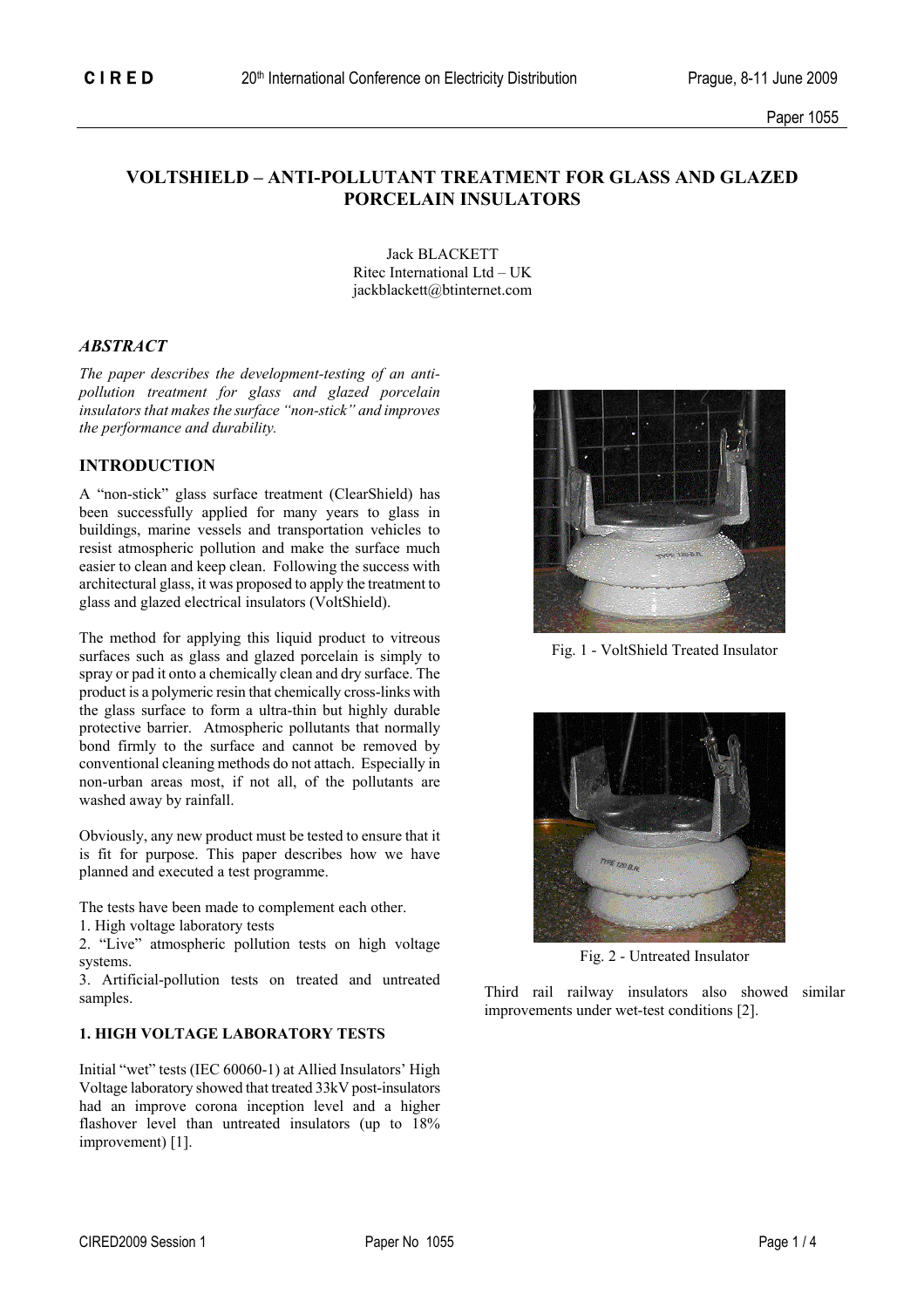

Fig. 3 - Test Assembly

Further tests (to National Grid Test Specification) have been made at the NaREC High Voltage laboratory on 400kV suspension insulator strings.

One string consisted of nineteen porcelain insulators on a simulated tower together with twin conductors. Another string comprised the same metalwork but with the porcelain insulators pre-treated with Ritec VoltShield.

Comprehensive Radio Interference Voltage (RIV) tests and Corona Extinction tests were made on individual and on complete strings. Dry lightning and Wet switching impulse tests were made up to 1500kV.

The performance of the treated insulators was as good as the untreated insulators showing that under these onerous high voltage tests the treatment did not affect the performance of porcelain insulators.

The earlier wet-tests at power frequency showed the improvement under steady state conditions [3].



Fig. 4 - Typical Wet SI

# **2. "LIVE" ATMOSPHERIC-POLLUTION TESTS ON HIGH VOLTAGE SYSTEMS**

Experience with the use of VoltShield treatment on insulators has been successful for a number of examples. CVTs on a distribution system were having noise problems because of condensation in the enclosure. The application of VoltShield to the insulation cured the problem. Some polluted Japanese 33kV transformer bushings were also giving problems; these too were able to be restored to an "as-new" condition by Ritec cleaning, drying and the application of VoltShield.

VoltShield insulators have been installed near a station on the London Underground system (alternating along the track with untreated insulators). So far results with the treated insulators have shown an improvement over the untreated insulators.

Tests have been made on a much-polluted site on the National Grid 400kV system. Insulators on eleven towers were treated with different types of anti-pollution coatings and some were treated with VoltShield. The tests have been ongoing for 18 months now and no flashovers have been reported.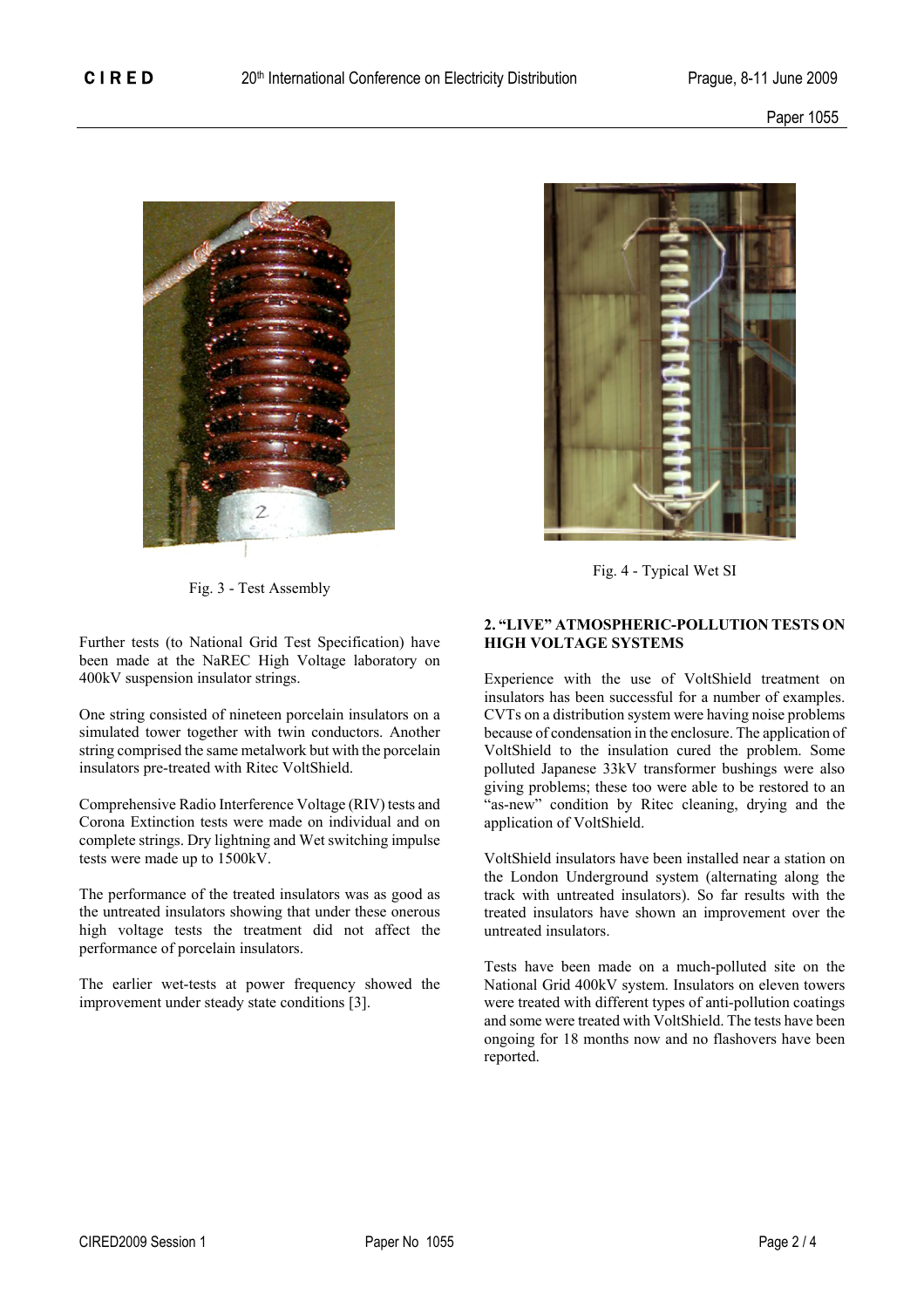### **3. ARTIFICIAL POLLUTION TESTS ON TREATED Results AND UNTREATED SAMPLES IN LABORATORIES** The first sample tested was untreated. The end point

We have discussed the testing of actual insulators to show that VoltShield meets the requirements of international standards. There are also standards that have been prepared to enable different materials to be proven. Corona discharges were less active on the VoltShield

In order to study VoltShield as a treatment, we need to work to be reduced in size. to a standard for materials and study how VoltShield works under laboratory conditions and to be able to examine the modified surface. The samples were tested to BS EN 60587 standard to evaluate resistance to tracking erosion. The study presented the changes occurring on the surface of VoltShield-treated toughened glass samples. The surface was observed with SEM imaging. The results showed that the VoltShield-treated samples not only passed the standard requirements but there was an average of 15% increase in the wet flashover performance [4].

The SEM images did reveal some micro-cracks on the surface due to stress failure. Any failure in the surface treatment will reveal the original insulating glass surface.

# **Experimental setup**



Fig. 5 - Complete Apparatus Assembly

The glass samples were 50 x 80mm. Because the samples were of toughened glass the samples were not drilled but clamped on a jig. Fig. 5 shows the test assembly. The contaminant  $(0.1\%NH<sub>4</sub>Cl)$  was fed through a tube system and an 8-layer filter paper pad. Method 2 - a stepwise increase in applied voltage was used.

## **Surface Analysis**

After completion of the tests, the samples were taken to the University of Newcastle upon Tyne 'Advanced Chemical and Material Analysis' facilities. The samples were prepared using a sputter coater to produce a thin gold coating. The surface of the samples was imaged with a Scanning Electron Microscope. The Fig. 7 - SEM surface image of VoltShield treated glass

criterion 'A' (current exceeds 60mA) was 1.5kV. The end point for the following five treated samples ranged from 1.750 to 2.5kV.

samples. The droplets of the liquid-contaminant were seen

Those treated samples that did fail did so at a higher voltage and sustained corona for longer. The SEM images showed that there could be some surface cracks due to the heat from the corona although another showed an unaffected surface. (see figs 6 and 7).



Fig. 6 - SEM surface image of VoltShield treated glass sample 2. x1000 20µm



sample 3. x200 100µm